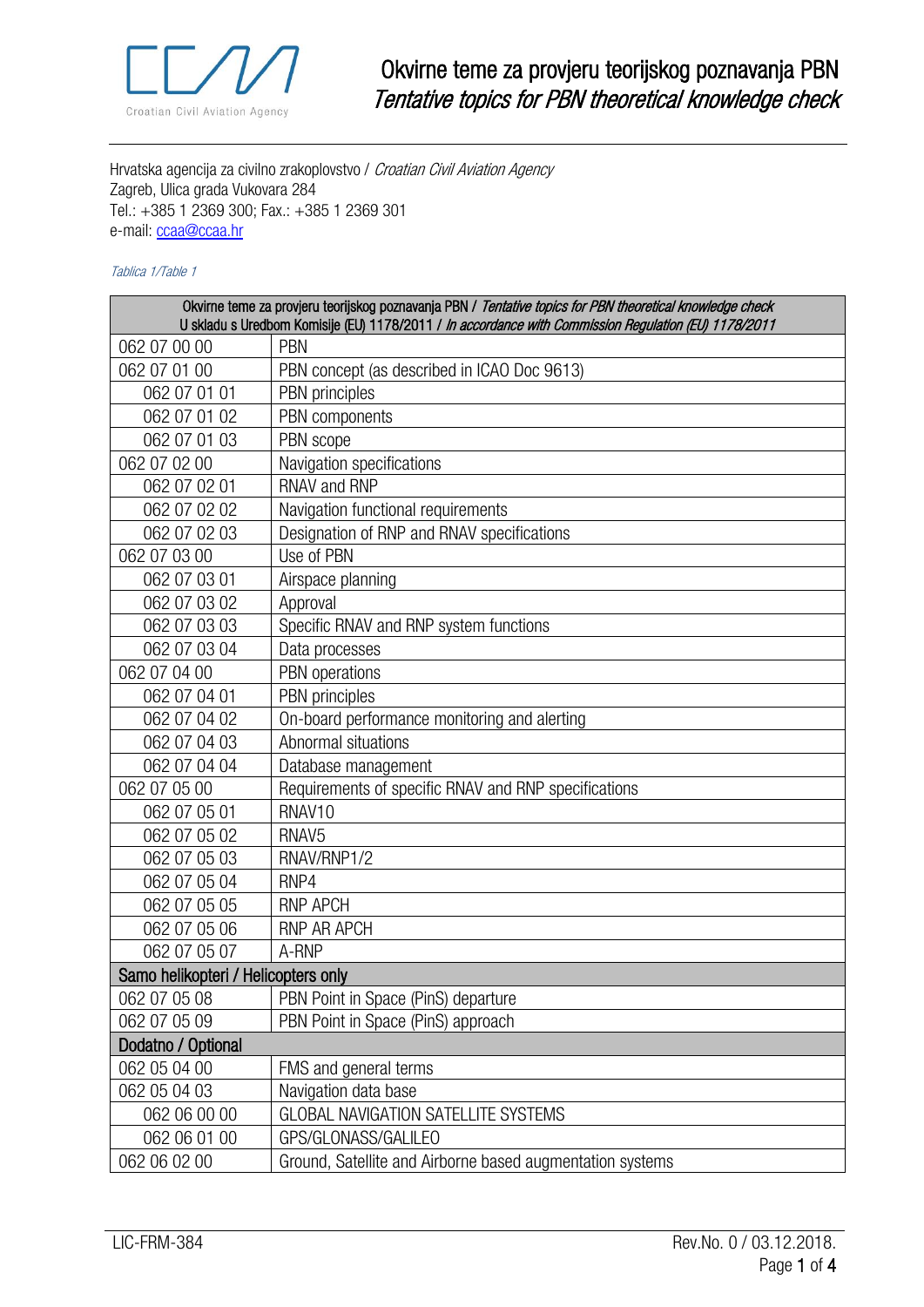

Tablica 2/Table 2

| Prijedlog pitanja za obradu / Suggested questions to be addressed                                         |                                                                                                          |  |
|-----------------------------------------------------------------------------------------------------------|----------------------------------------------------------------------------------------------------------|--|
| 062 07 00 00                                                                                              | <b>PBN</b>                                                                                               |  |
| 062 07 01 00                                                                                              | PBN concept (as described in ICAO Doc 9613)                                                              |  |
| 062 07 01 01                                                                                              | PBN principles                                                                                           |  |
| Objasni zahtjeve na performance RNAV ili RNP sustava / Explain performance requirements of RNAV or        |                                                                                                          |  |
| RNP system (accuracy, integrity, continuity and functionality)                                            |                                                                                                          |  |
|                                                                                                           | Objasni zašto PBN navigacija nije ovisna o osjetilu / Explain why PBN navigation is not sensor specific  |  |
| 062 07 01 02                                                                                              | PBN components                                                                                           |  |
| Nabroji sastavnice PBN / List the components of PBN (NAVAID infrastructure, navigation specification and  |                                                                                                          |  |
| navigation application)                                                                                   |                                                                                                          |  |
| 062 07 01 03                                                                                              | PBN scope                                                                                                |  |
| Objasni osnovnu razliku između oceanic/remote, en route, terminalne i prilazne faze PBN leta / Explain    |                                                                                                          |  |
| basic difference between oceanic/remote, en route, terminal and approach phases of PBN flight             |                                                                                                          |  |
| 062 07 02 00                                                                                              | Navigation specifications                                                                                |  |
| 062 07 02 01   RNAV and RNP                                                                               |                                                                                                          |  |
| Objasni osnovnu razuliku između RNAV i RNP koncepta / Explain basic difference between RNAV and           |                                                                                                          |  |
| RNP concepts                                                                                              |                                                                                                          |  |
| 062 07 02 02                                                                                              | Navigation functional requirements                                                                       |  |
|                                                                                                           | Nabroji osnovne funkcionalne zahtjeve za RNAV ili RNP specifikaciju / List the basic functional          |  |
|                                                                                                           | requirements of RNAV and RNP specification (continuous indication of lateral deviation, distance/bearing |  |
|                                                                                                           | to active waypoint, navigation dana storage and failure indication)                                      |  |
| 062 07 02 03                                                                                              | Designation of RNP and RNAV specifications                                                               |  |
| Objasni "X" u RNAV X ili RNP X / Interpret "X" in RNAV X or RNP X                                         |                                                                                                          |  |
| Objasni značenje i navedi primjenu / Explain meaning and define use of:                                   |                                                                                                          |  |
|                                                                                                           | RNAV10 and RNP4, RNAV5, RNAV2 and RNP2, RNAV 1 and RNP 1, RNP APCH, RNP AR APCH, RNP 0.3                 |  |
| 062 07 03 00                                                                                              | Use of PBN                                                                                               |  |
| Objasni kako navigacijske performance određuju razdvajanje ruta / Explain how navigation performance      |                                                                                                          |  |
| determine route spacing                                                                                   |                                                                                                          |  |
| 062 07 03 01                                                                                              | Airspace planning                                                                                        |  |
| 062 07 03 02                                                                                              | Approval                                                                                                 |  |
| Koje PBN specifikacije zahtjevaju prethodno odobranje / Which PBN specifications require operational      |                                                                                                          |  |
| approval                                                                                                  |                                                                                                          |  |
| 062 07 03 03                                                                                              | Specific RNAV and RNP system functions                                                                   |  |
| U smislu ARINC 424 tumačenja završetaka putanja objasni slijedeće kratice / Having in mind ARINC 424      |                                                                                                          |  |
| path terminator definitions explain following: IF, TF, CF, DF, FA, CA                                     |                                                                                                          |  |
| Definiraj RF putanju / Define RF leg                                                                      |                                                                                                          |  |
| 062 07 03 04                                                                                              | Data processes                                                                                           |  |
| Objasni utjecaj podataka i pripadajućih procesa na sigurnost navigacijske primjene / Explain influence of |                                                                                                          |  |
| dana and applied processes on the safety of application $-$ accuracy, resolution and integrity            |                                                                                                          |  |
| 062 07 04 00                                                                                              | PBN operations                                                                                           |  |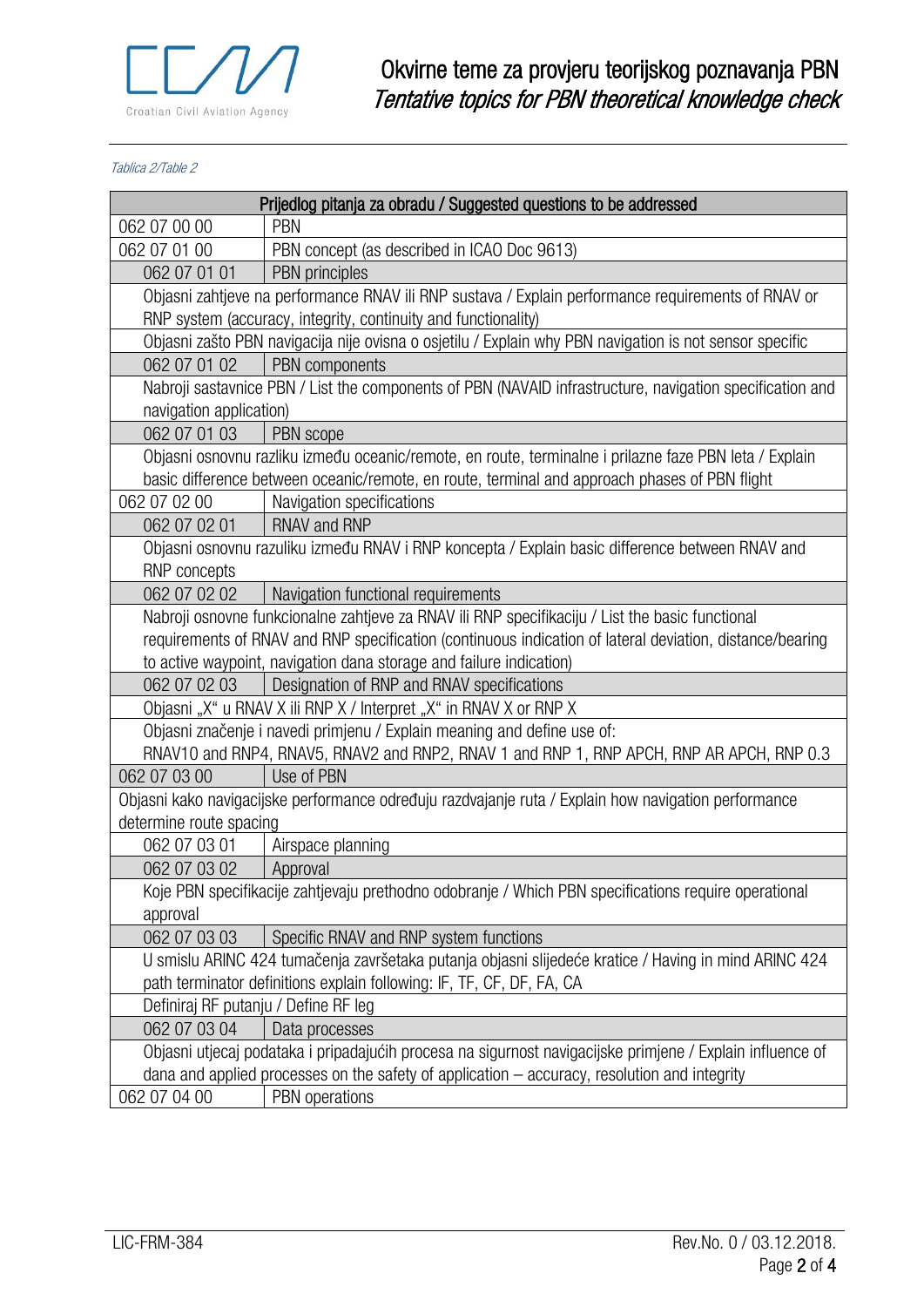

| 062 07 04 01                                                                                               | PBN principles                                            |  |
|------------------------------------------------------------------------------------------------------------|-----------------------------------------------------------|--|
| Objasni / Explain:                                                                                         |                                                           |  |
| Grešku određenja putanje / Path definition error                                                           |                                                           |  |
| Grešku pilotiranja / Flight technical error                                                                |                                                           |  |
| Grešku navigacijskog sustava / Navigation system error                                                     |                                                           |  |
| Ukupnu grešku sustava / Total system error                                                                 |                                                           |  |
| 062 07 04 02                                                                                               | On-board performance monitoring and alerting              |  |
| Objasni kako se postiže nadzor navigacijskih performanci i upozorenja na zrakoplovu / Explain how on-      |                                                           |  |
| board performance monitoring and alerting is achieved                                                      |                                                           |  |
| 062 07 04 03                                                                                               | Abnormal situations                                       |  |
| Navedi nekoliko izvanrednih situacija i objasni postupke za kontrolu istih/ Define few abnormal situations |                                                           |  |
| and define procedure for management of them                                                                |                                                           |  |
| 062 07 04 04                                                                                               | Database management                                       |  |
| 062 07 05 00                                                                                               | Requirements of specific RNAV and RNP specifications      |  |
| 062 07 05 01                                                                                               | RNAV <sub>10</sub>                                        |  |
| 062 07 05 02                                                                                               | RNAV <sub>5</sub>                                         |  |
| 062 07 05 03                                                                                               | RNAV/RNP1/2                                               |  |
| Koji uvjet mora biti zadovoljen da bi se mogao letjeti RNAV/RNP1/2 SID ili STAR / Which condition must     |                                                           |  |
|                                                                                                            | be satisfied if RNAV/RNP1/2 SID or STAR will be flown     |  |
| 062 07 05 04                                                                                               | RNP4                                                      |  |
| 062 07 05 05                                                                                               | <b>RNP APCH</b>                                           |  |
| Definiraj minimum u slučaju 2D RNP APCH / Define minima in case of 2D RNP APCH                             |                                                           |  |
| Na čemu se temelji okomito navođenje u slučaju LNAV/VNAV RNP APCH / How is the vertical guidance in        |                                                           |  |
| case of LNAV/VNAV RNP APCH achieved                                                                        |                                                           |  |
| Koji je učinak temperature na publicirane minimume u slučaju LNAV/VNAV prilaza / Explain how is            |                                                           |  |
| LNAV/VNAV minimum affected by temperature                                                                  |                                                           |  |
| 062 07 05 06                                                                                               | <b>RNP AR APCH</b>                                        |  |
| Koje su osnovne značajke RNP AR APCH / What are the main characteristics of RNP AR APCH                    |                                                           |  |
| 062 07 05 07                                                                                               | A-RNP                                                     |  |
| Koje navigacijske specifikacije su uključene u A-RNP koncept / Which navigation specification does A-      |                                                           |  |
| RNP incorporates.                                                                                          |                                                           |  |
| Samo helikopteri / Helicopters only                                                                        |                                                           |  |
| 062 07 05 08                                                                                               | PBN Point in Space (PinS) departure                       |  |
| 062 07 05 09                                                                                               | PBN Point in Space (PinS) approach                        |  |
| Dodatno / Optional                                                                                         |                                                           |  |
| 062 05 04 00                                                                                               | FMS and general terms                                     |  |
| 062 05 04 03                                                                                               | Navigation data base                                      |  |
| 062 06 00 00                                                                                               | <b>GLOBAL NAVIGATION SATELLITE SYSTEMS</b>                |  |
| 062 06 01 00                                                                                               | GPS/GLONASS/GALILEO                                       |  |
| 062 06 02 00                                                                                               | Ground, Satellite and Airborne based augmentation systems |  |